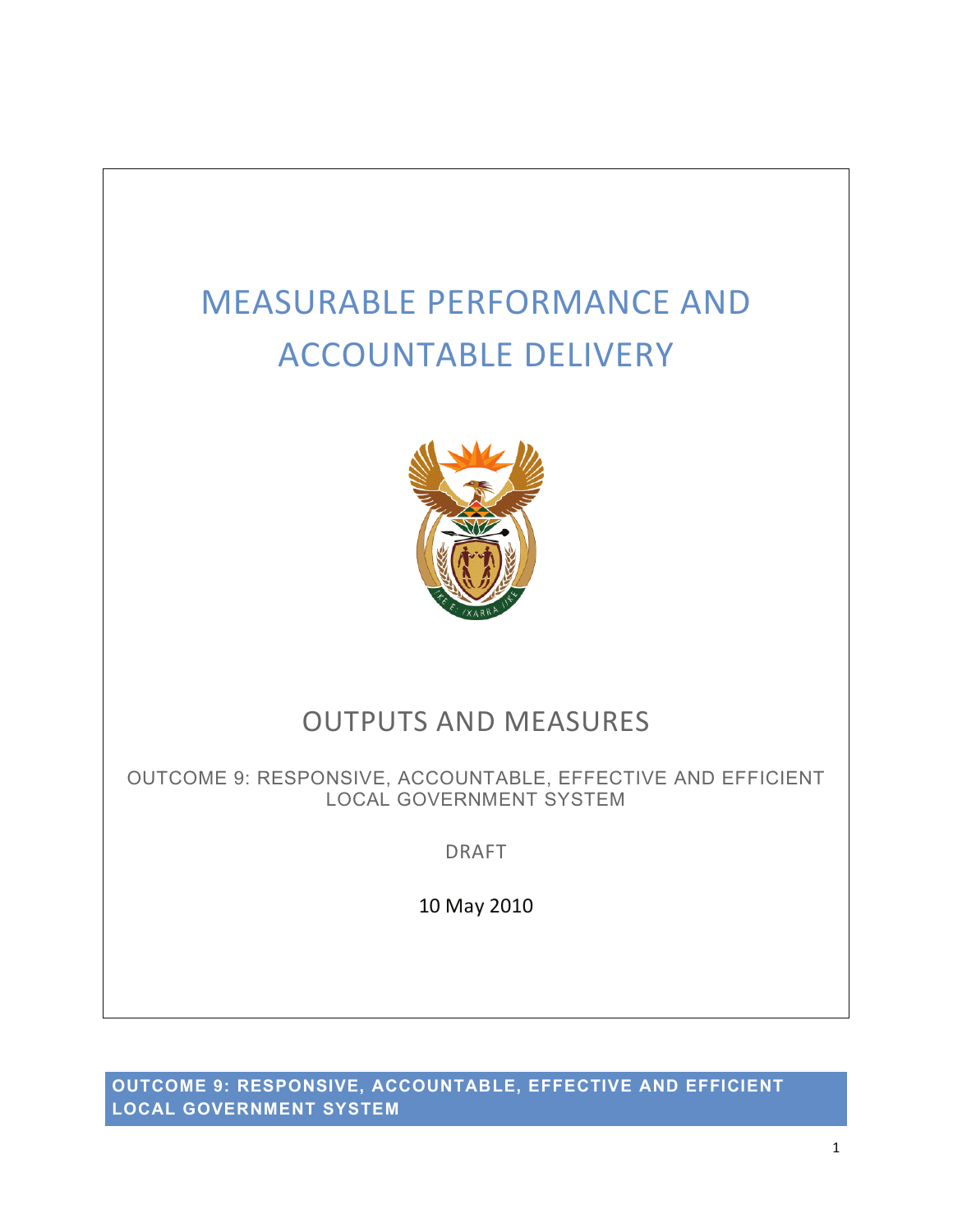*Output 1: Implement a differentiated approach to municipal financing, planning and support* 

*Output 2: Improving access to basic services.* 

*Output 3: Implementation of the Community Work Programme* 

*Output 4: Actions supportive of the human settlement outcome* 

*Output 5: Deepen democracy through a refined Ward Committee model* 

*Output 6: Administrative and financial capability* 

*Output 7: Single window of coordination* 

### **OUTPUTS AND MEASURES**

#### **Output 1: Implement a differentiated approach to municipal financing, planning and support**

- In relation to the 6 metros and top 21 municipalities, they should be granted more autonomy in respect of infrastructure and housing delivery since this is already recognised in the MIG-City and Housing Accreditation Programmes. The action here will therefore entail the acceleration of the implementation of the MIG-City programme to the top 21 municipalities and acceleration of the housing accreditation process in the metros and 21 municipalities.
- For smaller municipalities with limited capacity, which we must define clearly,
	- $\circ$  We should design a very focused intervention that is limited to producing IDPs that are simplified to focus on planning for the delivery of a set of 10 critical municipal services.
	- $\circ$  IDP should also be supported by a simple revenue plan that will better manage costs and enhance the management of revenue.
	- $\circ$  Ensure that the critical posts of Municipal Manager, Town planner, Chief Financial Officer and Engineer/technical services are audited and filled by competent and suitably qualified individuals. (We need to work towards a situation where it becomes a key requirement that no elected official of any party should serve in these roles).
	- $\circ$  Ensure that the performance contract of the municipal manager should be concise and crisp, based on the 3 items above.

#### **Output 2: Improving Access to Basic Services**

In respect of this output the following targets for improving universal access are set for the period ending 2014:

- Water **From 92% to 100%**
- Sanitation from 69% to 100%
- Refuse removal from 64% to 75%
- Electricity from 81% to 92%

To deliver on these Basic Services consideration must be given to the establishment of a Bulk Infrastructure Fund to unlock delivery of reticulation services, fund bulk infrastructure, procure well located land, align Provincial Infrastructure Grants and Municipal Infrastructure Grants with housing projects and grants and to upgrade and rehabilitate bulk infrastructure (such as Waste Water Treatment Works).

A special purpose vehicle for municipal infrastructure should be established in collaboration with other departments to assist in mobilizing private sector infrastructure funding for municipalities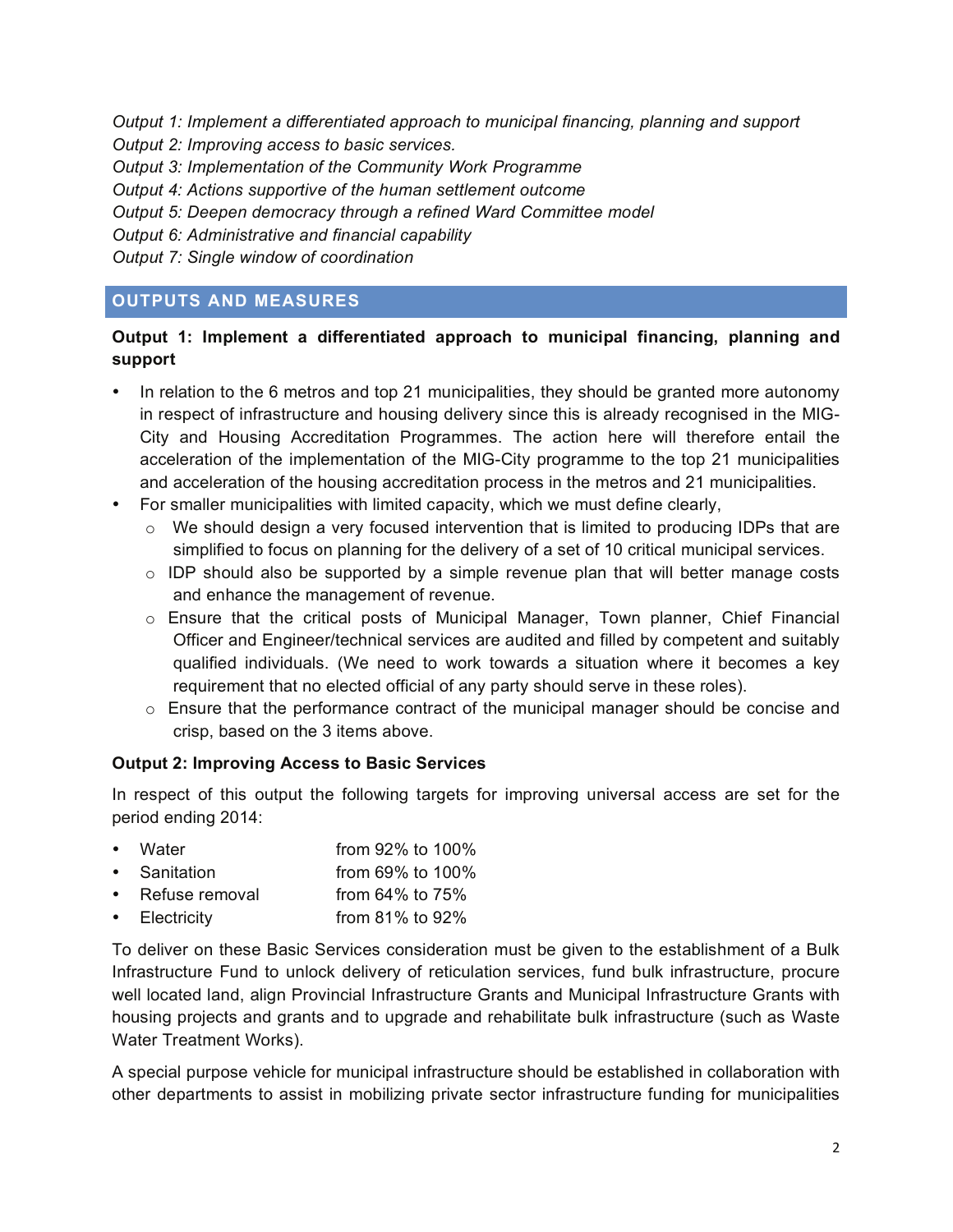and also to support the planning and expenditure of CAPEX and OPEX in municipalities. This special purpose vehicle will go a long way in augmenting public sector funds for municipal infrastructure and in gaining value for money.

#### **Output 3: Implementation of the Community Work Programme**

The CWP is a key initiative to mobilize communities in order to provide regular and predictable work opportunities at the local level. This is a ward-based programme the idea being to identify 'useful work' ranging from 1- 2 days a week or one week a month initially targeted at the poorest wards. The target is to implement the CWP in at least 2 wards per local municipality. The overall target for CWP job opportunities created by 2014 is 4.5million. By 2014 at least 30% of all job opportunities must be associated with functional cooperatives at the local level.

#### **Output 4: Actions supportive of the human settlement outcomes**

Since COGTA has minimal direct control over the issues identified in the human settlement outcome, specific deliverables where COGTA is required to provide support include the following:

On spatial aspects to overcome the apartheid legacy, actions supportive of the human settlement outcomes need to initiated such as increasing densities in metros and large towns, release of public land for low income and affordable housing to support the delivery of 400 000 housing units on "well located land" with a 30 to 45 minute journey to work and services and using less than 8% of disposable income for transport by 2014.

Other targets closely related to human settlements is supporting the expansion of the national upgrading support programme in 45 priority municipalities to facilitate the upgrading of informal settlements. In this regard the grading and rezoning of informal settlements by the priority municipalities is crucial.

A national coordination grant framework should be developed and monitored by COGTA with the relevant departments to better align the Municipal Infrastructure Grant (MIG), the MIG Cities instrument, the Housing Subsidy Grant, the National Upgrading Support Programme and all other local government grants that impact on local communities.

The current process facilitated by the Presidency to finalise new national legislation on spatial and land use planning must be completed urgently, with COGTA, Rural Development and Land Reform, Human Settlements, Environment and National Treasury playing an important role. Clear national norms and standards should be developed for different types of municipalities and settlement areas to support our overall objective of creating well functioning, integrated and balanced urban and rural settlements.

#### **Output 5: Deepen democracy through a refined Ward Committee model**

Strengthening our people-centred approach to governance and development is a core part of the building the developmental state in this country. Three important, but related, tasks must be undertaken.